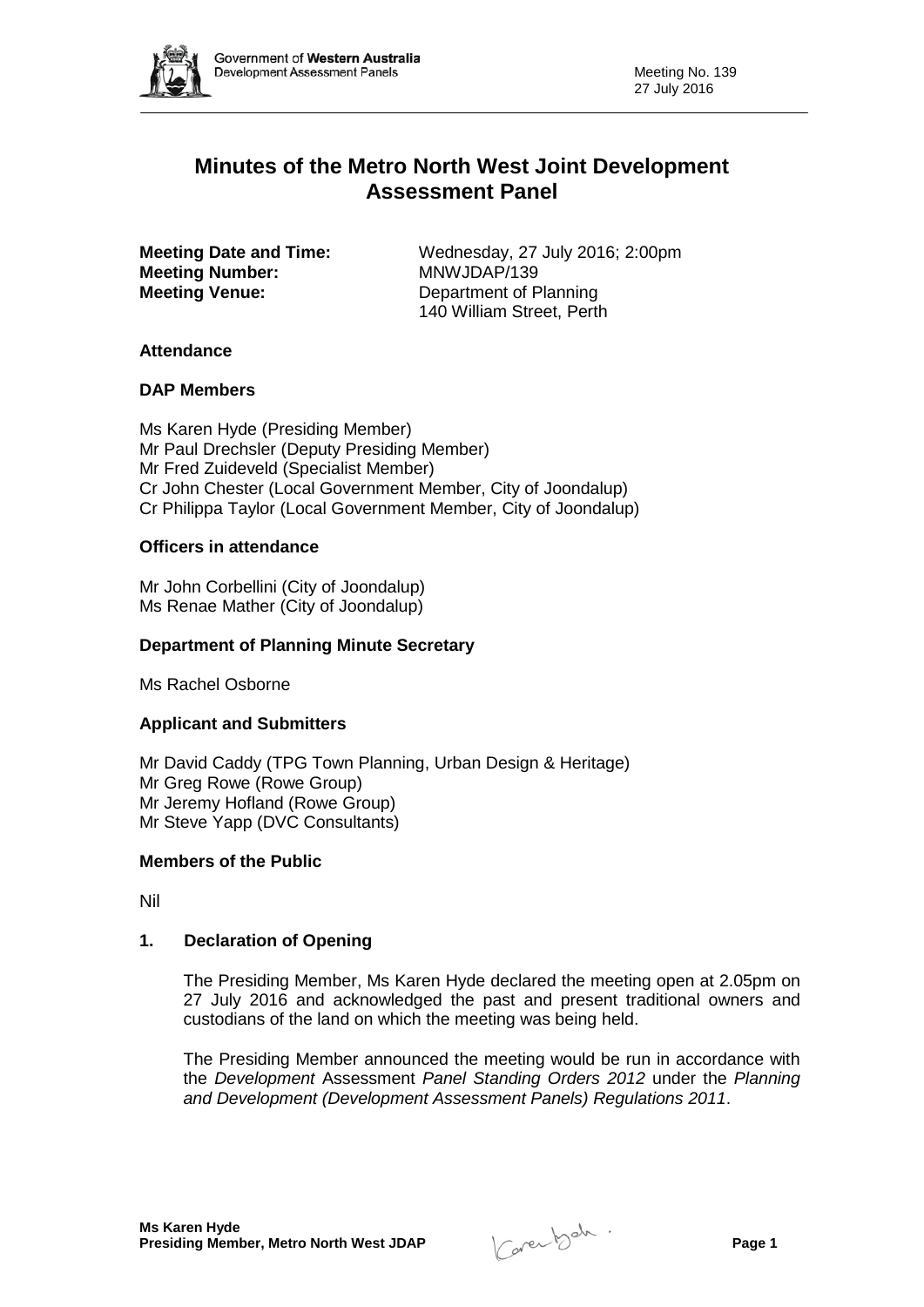

The Presiding Member advised that the meeting is being audio recorded in accordance with Section 5.16 of the Standing Orders 2012; No Recording of Meeting, which states: *'A person must not use any electronic, visual or audio recording device or instrument to record the proceedings of the DAP meeting unless the Presiding Member has given permission to do so.'* The Presiding Member granted permission for the minute taker to record proceedings for the purpose of the minutes only.

## **2. Apologies**

Nil

## **3. Members on Leave of absence**

Nil

## **4. Noting of minutes**

Minutes of the Metro North West JDAP meeting No.136 held on 11 July 2016 were noted by DAP members.

Minutes of the Metro North West JDAP meeting No.137 held on 13 July 2016 were noted by DAP members.

Minutes of the Metro North West JDAP meeting No.138 held on 15 July 2016 were not available for noting at the time of meeting.

## **5. Declaration of Due Consideration**

All members declared that they had duly considered the documents.

## **6. Disclosure of interests**

Nil

## **7. Deputations and presentations**

- **7.1** Mr David Caddy (TPG Town Planning, Urban Design and Heritage) addressed the DAP against the application at Item 10.1. Mr Caddy answered questions from the panel.
- **7.2** Mr Jeremy Hofland (Rowe Group) addressed the DAP for the application at Item 10.1. Mr Hofland answered questions from the panel.
- **7.3** Mr Steve Yapp (DVC Consultants) addressed the DAP for the application at Item 10.1. Mr Yapp answered questions from the panel.

# **8. Form 1 - Responsible Authority Reports – DAP Application**

Nil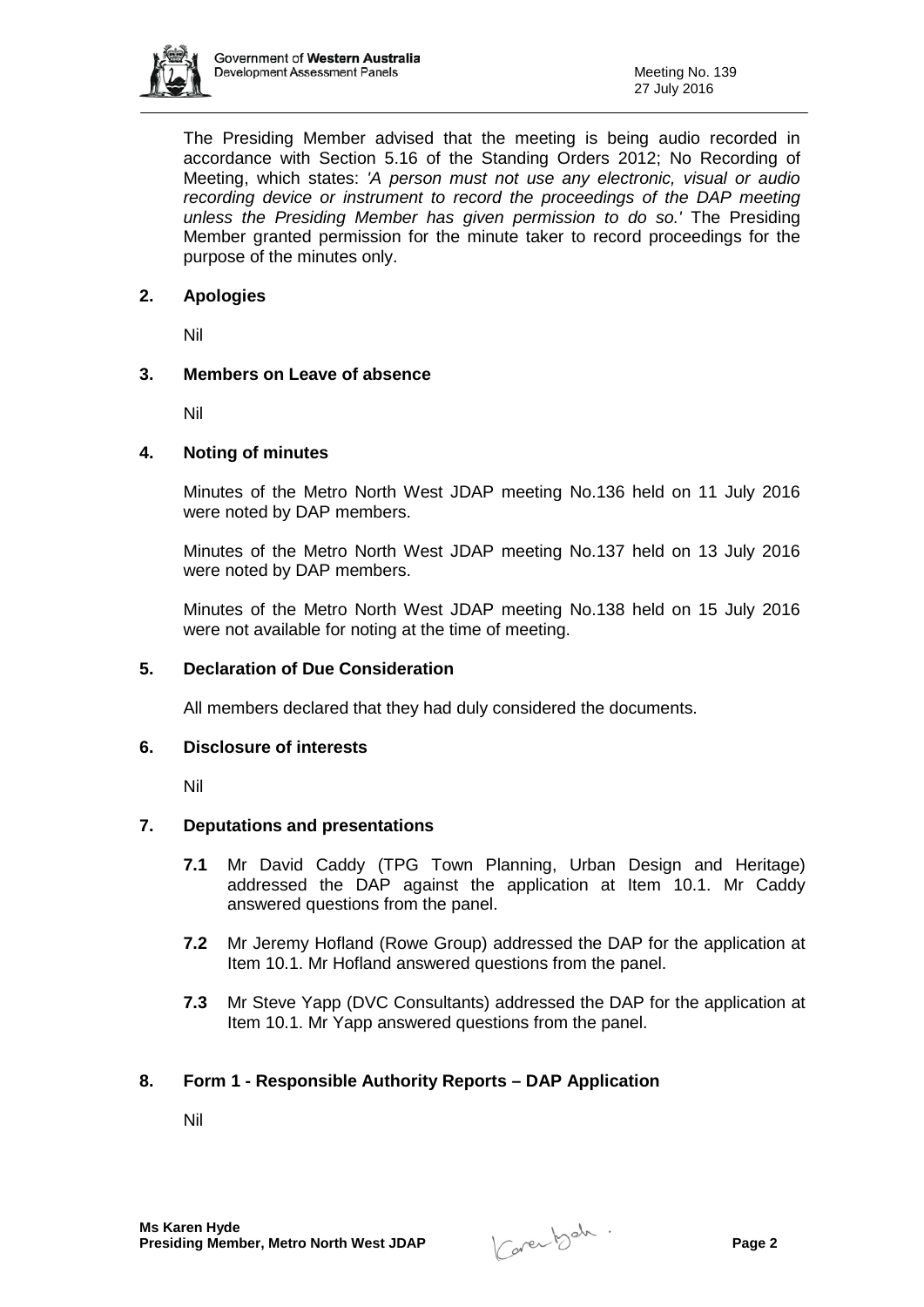

## **9. Form 2 – Responsible Authority Reports - Amending or cancelling DAP development approval**

Nil

## **10. Appeals to the State Administrative Tribunal**

|  | <b>10.1 Property Location:</b> | Lot 9 (937) Whitfords Avenue, Woodvale |
|--|--------------------------------|----------------------------------------|
|  | <b>Application Details:</b>    | <b>Three Storey Medical Centre</b>     |
|  | Applicant:                     | Rowe Group                             |
|  | Owner:                         | <b>Citypride Holdings Pty Ltd</b>      |
|  | Responsible authority:         | City of Joondalup                      |
|  | DoP File No:                   | DAP/15/00832                           |

## **REPORT RECOMMENDATION / PRIMARY MOTION**

**Moved by:** Cr John Chester **Seconded by:** Cr Philippa Taylor

The Metro North-West Joint Development Assessment Panel, pursuant to section 31 of the *State Administrative Tribunal Act 2004* in respect of SAT application DR 86 of 2016, resolves to:

Set aside the decision dated 29 February 2016 and **refuse** DAP Application reference DAP/15/00832 and accompanying plans Job 818 pages 1-7 of Rev Di in accordance with Clause 68(2) of the *Planning and Development (Local Planning Schemes) Regulations 2015*, for the following reason:

#### **Reason**

1. Having due regard to the matters set out in of clauses 67 (m), (s) and (za) of Schedule 2 of the *Planning and Development (Local Planning Schemes)Regulations 2015* and the obligations under the 1991 and 1992 deeds applicable to the site, the proposed development is not considered to appropriately accommodate the required access arrangements for the Woodvale district centre as the proposal will remove reciprocal rights of access from Whitfords Avenue to Lot 66, and varies the approved car parking layout without first obtaining written consent of all parties subject to theses deeds.

#### **The Report Recommendation/Primary Motion was put and Lost ( 0/5 ).**

For: None Against: Ms Karen Hyde Mr Paul Drechsler Mr Fred Zuideveld Cr John Chester Cr Philippa Taylor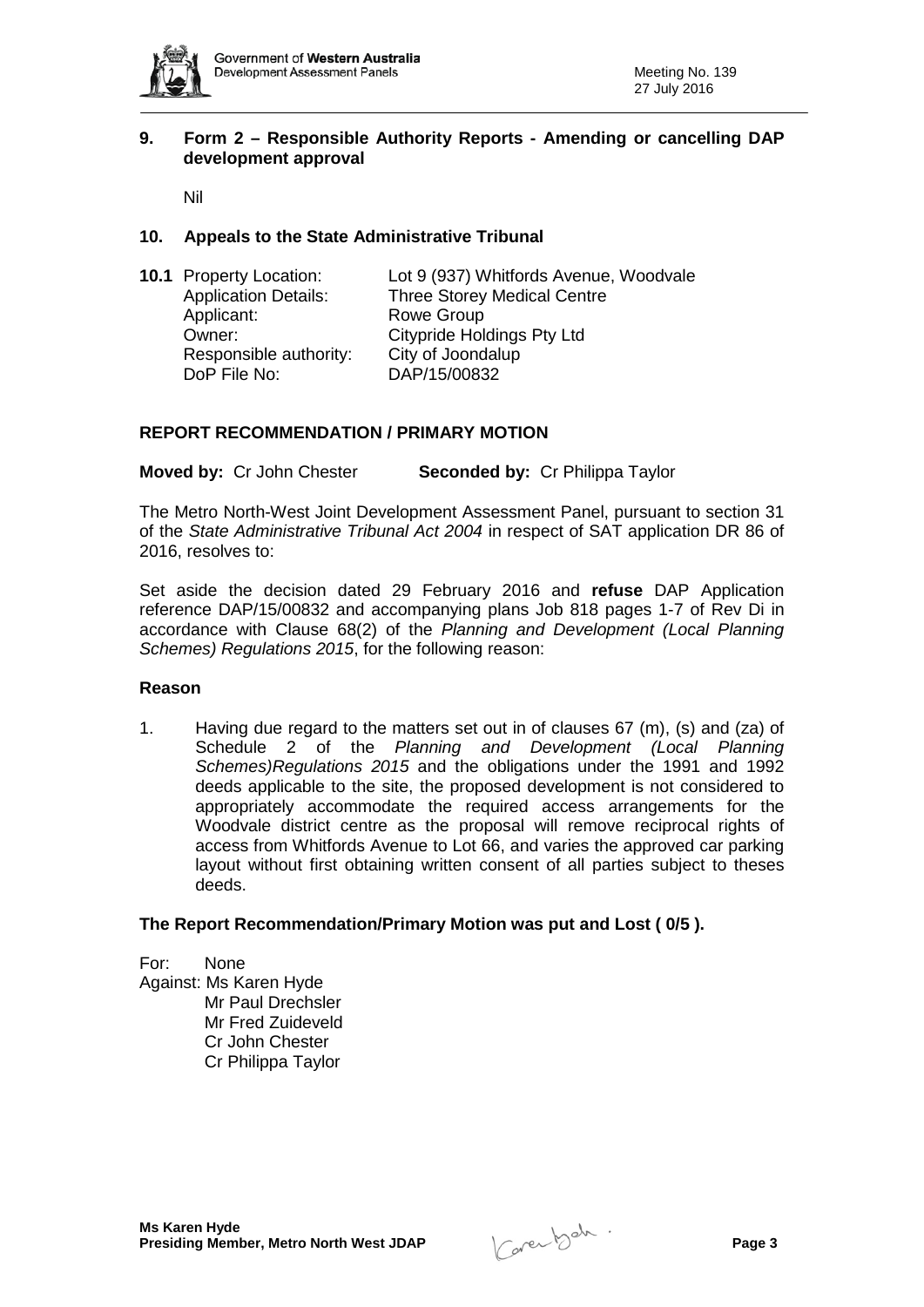

# **ALTERNATE RECOMMENDATION / PRIMARY MOTION**

**Moved by:** Cr John Chester **Seconded by:** Cr Philippa Taylor

That the Metro North-West Joint Development Assessment Panel, pursuant to section 31 of the *State Administrative Tribunal Act 2004* in respect of SAT application DR 86 of 2016, resolves to:

Set aside the decision dated 29 February 2016 and **approve** DAP Application reference DAP/15/00832 and accompanying plans Job 818 pages 1-7 of Rev Di in accordance with Clause 68(2) of the *Planning and Development (Local Planning Schemes) Regulations 2015*, subject to the following conditions:

- 1. A Construction Management Plan shall be submitted to and approved by the City prior to the commencement of development. The management plan shall detail how it is proposed to manage:
	- (a) all forward works for the site;
	- (b) the delivery of materials and equipment to the site;
	- (c) the storage of materials and equipment on the site;
	- (d) the parking arrangements for the contractors and subcontractors;
	- (e) the management of sand and dust during the construction process;
	- (f) the management of noise during the construction process; and
	- (g) other matters likely to impact on the surrounding properties;

Works shall be undertaken in accordance with the approved plan.

- 2. All stormwater shall be collected on-site and disposed of in a manner acceptable to the City.
- 3. The parking bays, driveways and access points to be designed in accordance with the Australian Standard for Off-street Car Parking (AS/NZS2890.1 2004) and Off-street Parking for People with Disabilities (AS/NZS2890.6 2009). Such areas are to be constructed, drained and marked prior to the development first being occupied, and thereafter maintained, to the satisfaction of the City.
- 4. Detailed landscaping plans shall be submitted to and approved by the City, prior to the commencement of development. These landscaping plans are to indicate the proposed landscaping treatment(s) of the subject site and the adjoining road verge(s), and shall:
	- (a) Be drawn at an appropriate scale of either 1:100, 1:200 or 1:500;
	- (b) Provide all details relating to paving, treatment of verges and tree planting in the car park;
	- (c) Show spot levels and/or contours of the site;
	- (d) Be based on water sensitive urban design principles to the satisfaction of the City;
	- (e) Be based on Designing out Crime principles to the satisfaction of the City; and
	- (f) Show all irrigation design details.
- 5. Landscaping and reticulation shall be established in accordance with the approved landscaping plans, Australian Standards and best trade practice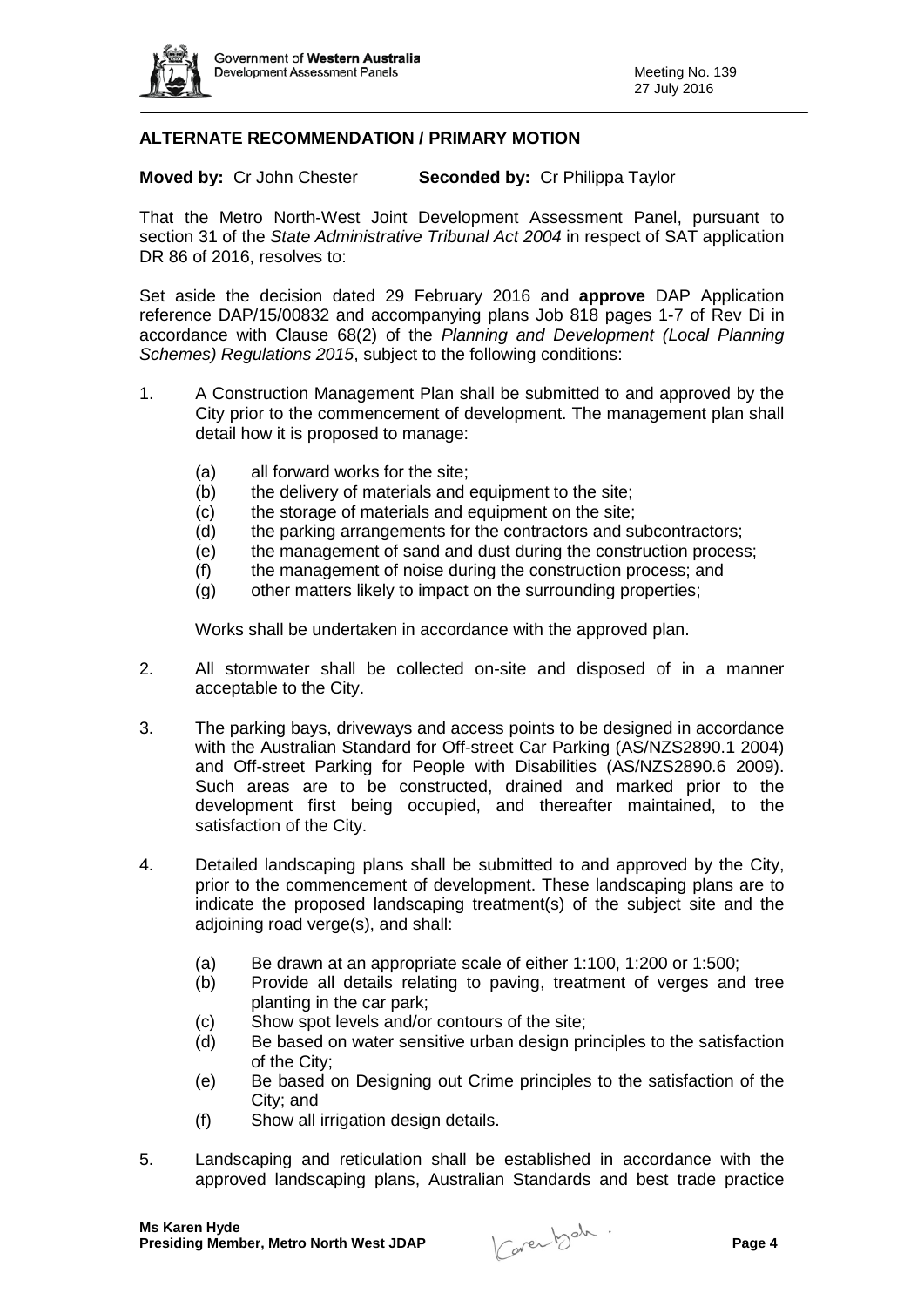

prior to the development first being occupied and thereafter maintained to the satisfaction of the City.

- 6. Any proposed external building plant, including air conditioning units, piping, ducting and water tanks, being located so as to minimise any visual and noise impact on surrounding landowners, and screened from view from the street, and where practicable from adjoining buildings, with details of the location of such plant being submitted to and approved by the City prior to the commencement of development. Works shall be undertaken in accordance with the approved plan prior to the occupation of the development.
- 7. Lighting shall be installed along all car parking areas, communal open space areas, pedestrian pathways and in all common service areas prior to the development first being occupied, to the satisfaction of the City. A lighting plan shall be submitted for approval by City prior to the commencement of development. Works shall be undertaken in accordance with the approved plans prior to the occupation of the development.
- 8. A full schedule of colours and materials for all exterior parts to the building shall be submitted to and approved by the City prior to the commencement of development. Development shall be in accordance with the approved schedule and all external materials and finishes shall be maintained to a high standard, including being free of vandalism, to the satisfaction of the City.
- 9. A refuse management plan indicating the method of rubbish collection is to be submitted to the City prior to the commencement of development, and approved by the City prior to the development first being occupied. The refuse management shall then be undertaken in accordance with the approved plan.
- 10. Bicycle parking facilities shall be provided in accordance with the Australian Standard for Offstreet Carparking – Bicycles (AS2890.3-1993 as amended) prior to the development first being occupied. Details of bicycle parking area(s) shall be provided to the City for approval prior to the commencement of development.
- 11. All development shall be contained within the property boundaries.
- 12. Basement car parking spaces 28 and 29 shall be marked and clearly signposted as dedicated for staff use only prior to occupation of the development, to the satisfaction of the City.
- 13. The applicant/landowner shall obtain written consent from the Parties of the 1991 deed applicable to the subject site for the proposed changes to the existing accessways and car parking layout, to the satisfaction of the City, prior to the commencement of development.
- 14. The General Practice, Medical Specialist, Dental, Radiology and Physio are approved for the purposes of a 'Medical Centre' as defined under the City of Joondalup Local Planning Scheme.
- 15. The Café is approved for the purposes of a 'Restaurant' as defined under the City of Joondalup Local Planning Scheme.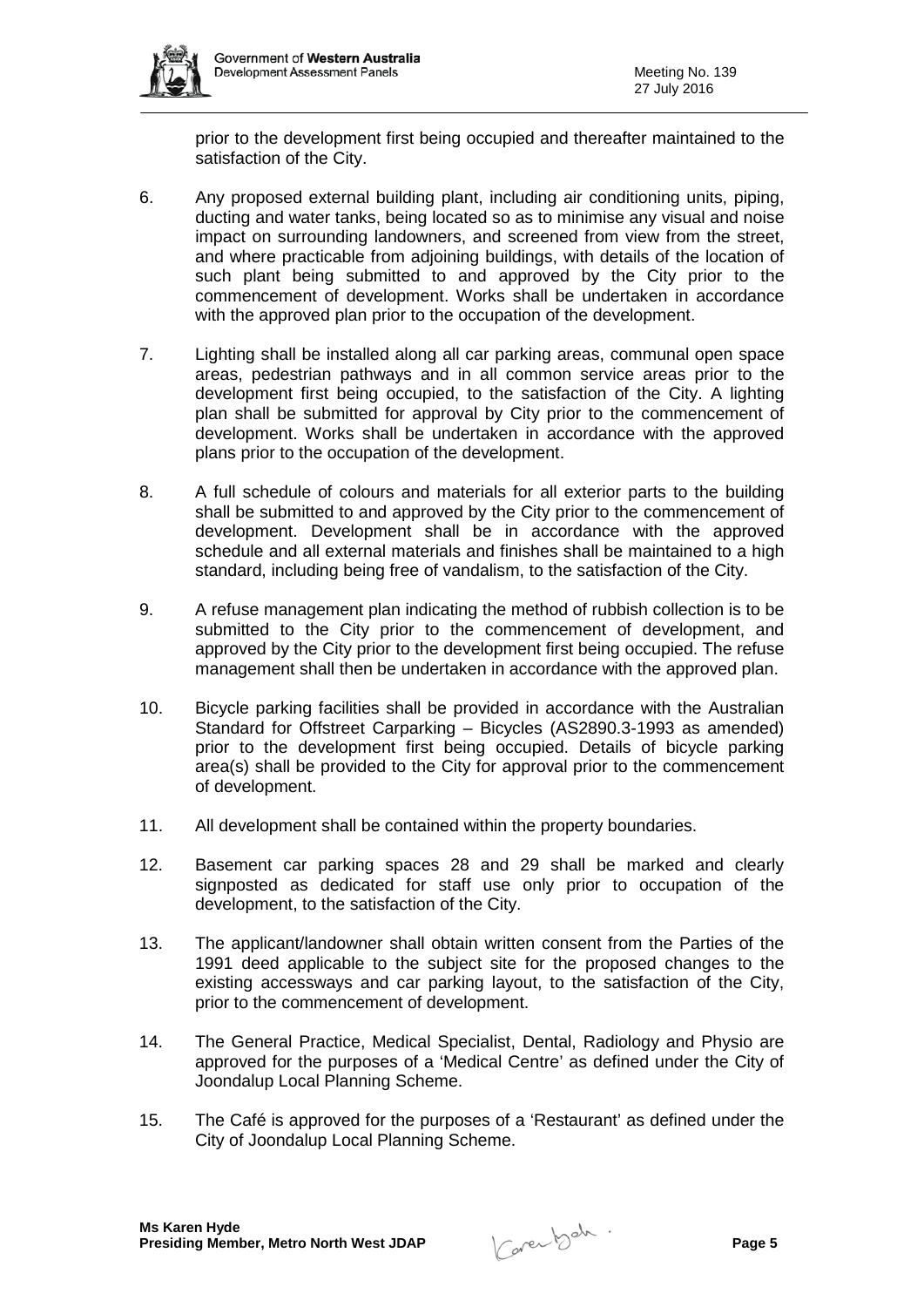

- 16. The Pharmacy is approved for the purposes of a 'Shop' as defined under the City of Joondalup Local Planning Scheme.
- 17. A signage strategy shall be submitted to and approved by the City prior to occupation of the development.

Advice notes:

- 1. Further to condition 3, the at-grade car bays to the south of the development shall meet the minimum width required under Australian Standard AS2890.1.
- 2. Car park ventilation to comply with the B.C.A. and Australian Standards 1668.2.
- 3. This approval relates to the proposed three storey mixed use development only, as indicated on the approved plans. It does not relate to any other development.
- 4. The City of Joondalup District Planning Scheme No. 2 defines 'Medical Centre' as meaning a "premises, other than a hospital, used by one or more health consultant(s) for the investigation or treatment of human injuries or ailments and for general outpatient care (including preventative care, diagnosis, medical and surgical treatment, and counselling)".
- 5. The City of Joondalup District Planning Scheme No. 2 defines 'Office' as meaning a "any premises used for the administration of clerical, technical, professional or other like business activities but does not include administration facilities which are required in association with a predominant use on site, and does not include consulting rooms or medical centres".
- 6. The City of Joondalup District Planning Scheme No. 2 defines 'Shop' as meaning a "premises other than a bulky good showroom, a liquor store – large or a liquor store – small used to sell goods by retail, to hire goods, or to provide services of a personal nature, including hairdressing or beauty therapy services".
- 7. The City of Joondalup District Planning Scheme No. 2 defines 'Restaurant' as meaning "any premises where the predominant use is the preparation of food for sale and consumption within the building or portion thereof. The expression may include the sale of food for consumption off the premises, where local government is of the opinion that it is incidental to the business. The term may include an outdoor eating area which shall be treated as being within the building of the Restaurant. The expression excludes "Drive-Through Food Outlets".
- 8. Any signage shall be the subject of a separate development application.
- 9. Food business premises to comply with the requirements of the *Food Act 2008.*

**REASON: The primary motion failed and there was no support from the panel to refuse the application.**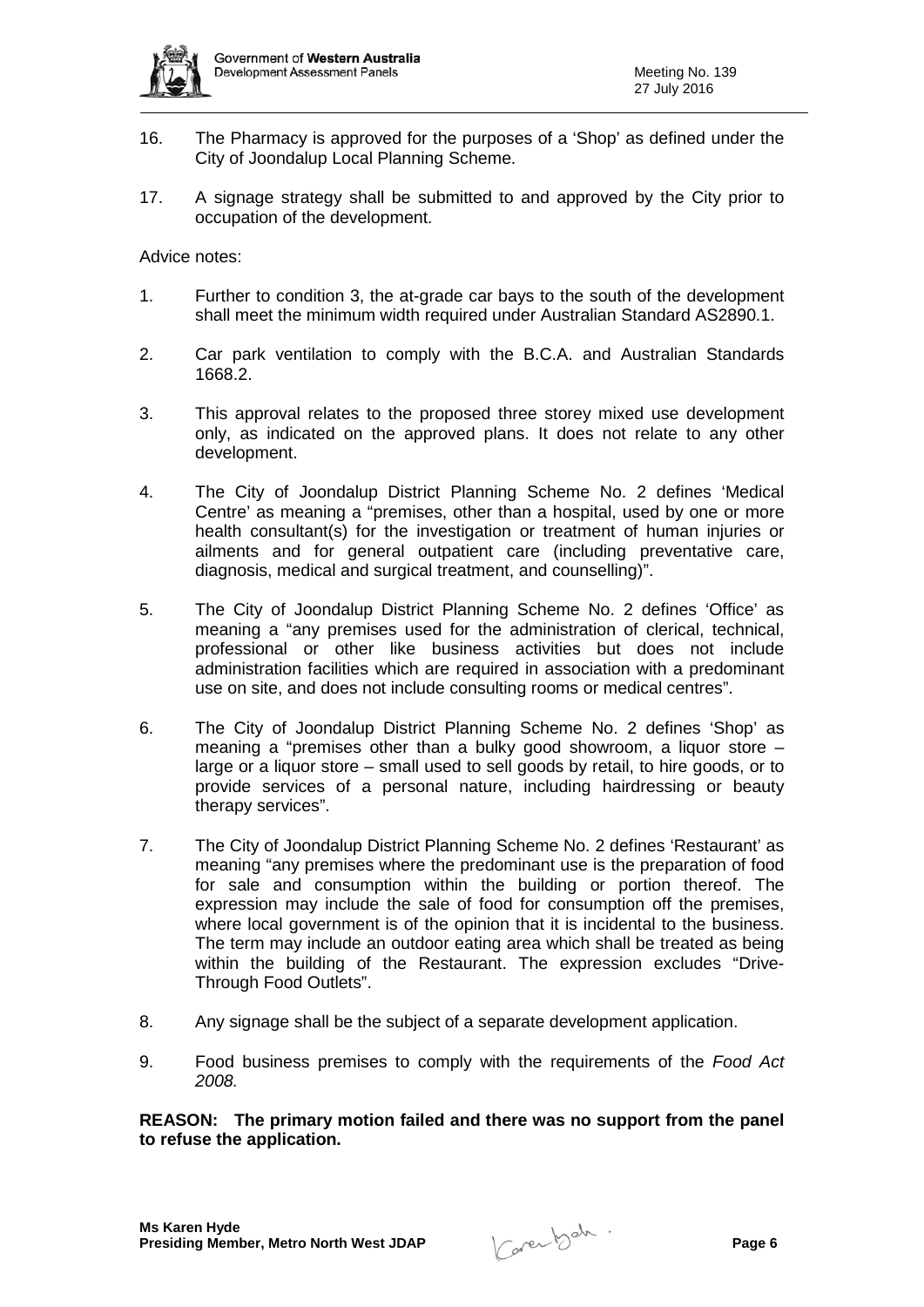

#### **The Alternate Recommendation / Primary Motion was put and CARRIED UNANIMOUSLY.**

#### **AMENDING MOTION**

**Moved by:** Mr Fred Zuideveld **Seconded by:** Mr Paul Drechsler

To delete condition 13 and insert as advice note 10 to read as follows:

*"The applicant/landowner shall obtain written consent from the Parties of the 1991 deed applicable to the subject site for the proposed changes to the existing accessways and car parking layout."*

#### **REASON: Condition 13 is an invalid planning condition.**

#### **The Amending Motion was put and CARRIED UNANIMOUSLY.**

#### **ALTERNATE RECOMMENDATION / PRIMARY MOTION (AS AMENDED)**

That the Metro North-West Joint Development Assessment Panel, pursuant to section 31 of the *State Administrative Tribunal Act 2004* in respect of SAT application DR 86 of 2016, resolves to:

Set aside the decision dated 29 February 2016 and **approve** DAP Application reference DAP/15/00832 and accompanying plans Job 818 pages 1-7 of Rev Di in accordance with Clause 68(2) of the *Planning and Development (Local Planning Schemes) Regulations 2015*, subject to the following conditions:

- 1. A Construction Management Plan shall be submitted to and approved by the City prior to the commencement of development. The management plan shall detail how it is proposed to manage:
	- (a) all forward works for the site;
	- (b) the delivery of materials and equipment to the site;
	- (c) the storage of materials and equipment on the site;
	- (d) the parking arrangements for the contractors and subcontractors;
	- (e) the management of sand and dust during the construction process;
	- (f) the management of noise during the construction process; and
	- (g) other matters likely to impact on the surrounding properties;

Works shall be undertaken in accordance with the approved plan.

- 2. All stormwater shall be collected on-site and disposed of in a manner acceptable to the City.
- 3. The parking bays, driveways and access points to be designed in accordance with the Australian Standard for Off-street Car Parking (AS/NZS2890.1 2004) and Off-street Parking for People with Disabilities (AS/NZS2890.6 2009). Such areas are to be constructed, drained and marked prior to the development first being occupied, and thereafter maintained, to the satisfaction of the City.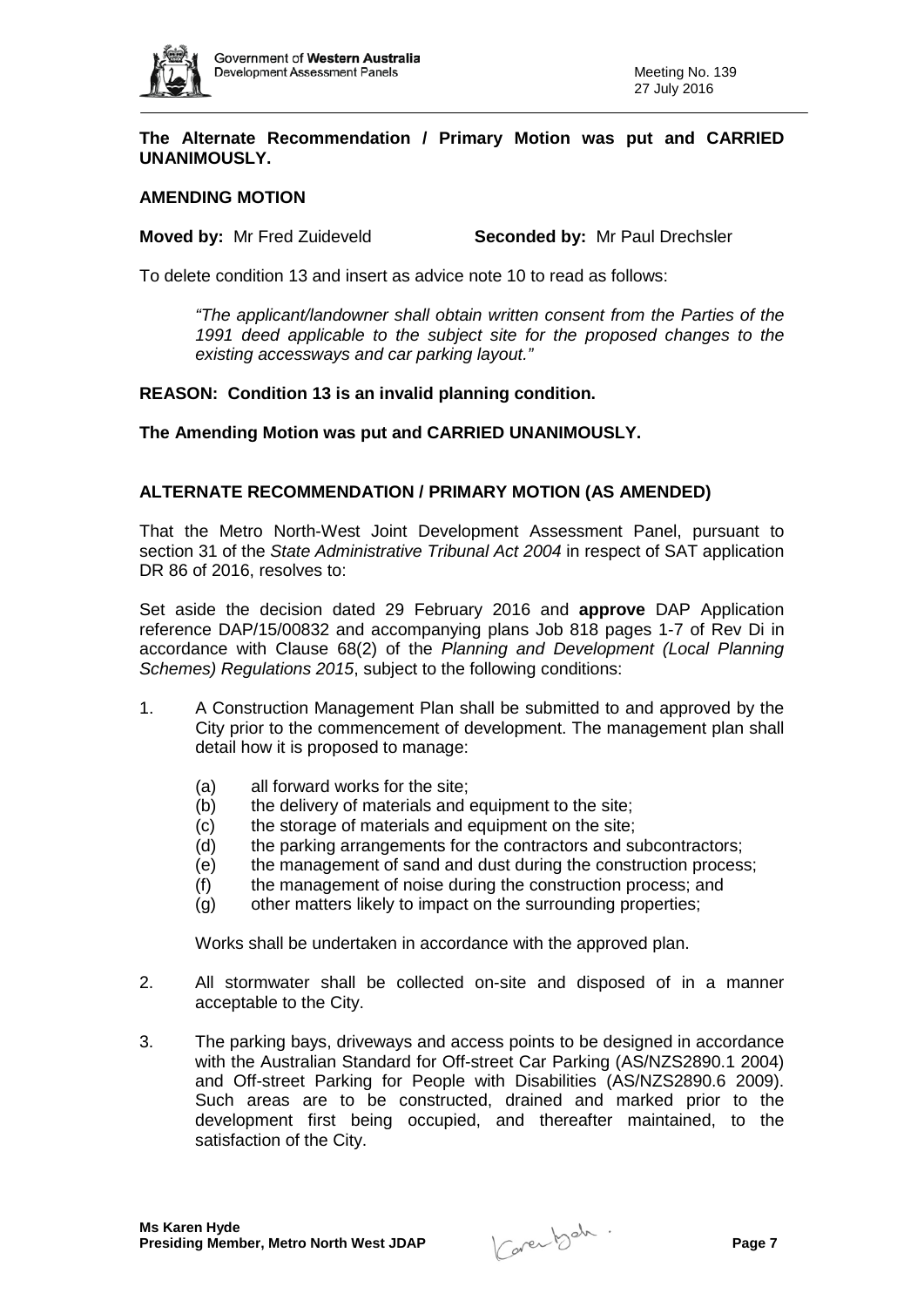

- 4. Detailed landscaping plans shall be submitted to and approved by the City, prior to the commencement of development. These landscaping plans are to indicate the proposed landscaping treatment(s) of the subject site and the adjoining road verge(s), and shall:
	- (a) Be drawn at an appropriate scale of either 1:100, 1:200 or 1:500;
	- (b) Provide all details relating to paving, treatment of verges and tree planting in the car park;
	- (c) Show spot levels and/or contours of the site;
	- (d) Be based on water sensitive urban design principles to the satisfaction of the City;
	- (e) Be based on Designing out Crime principles to the satisfaction of the City; and
	- (f) Show all irrigation design details.
- 5. Landscaping and reticulation shall be established in accordance with the approved landscaping plans, Australian Standards and best trade practice prior to the development first being occupied and thereafter maintained to the satisfaction of the City.
- 6. Any proposed external building plant, including air conditioning units, piping, ducting and water tanks, being located so as to minimise any visual and noise impact on surrounding landowners, and screened from view from the street, and where practicable from adjoining buildings, with details of the location of such plant being submitted to and approved by the City prior to the commencement of development. Works shall be undertaken in accordance with the approved plan prior to the occupation of the development.
- 7. Lighting shall be installed along all car parking areas, communal open space areas, pedestrian pathways and in all common service areas prior to the development first being occupied, to the satisfaction of the City. A lighting plan shall be submitted for approval by City prior to the commencement of development. Works shall be undertaken in accordance with the approved plans prior to the occupation of the development.
- 8. A full schedule of colours and materials for all exterior parts to the building shall be submitted to and approved by the City prior to the commencement of development. Development shall be in accordance with the approved schedule and all external materials and finishes shall be maintained to a high standard, including being free of vandalism, to the satisfaction of the City.
- 9. A refuse management plan indicating the method of rubbish collection is to be submitted to the City prior to the commencement of development, and approved by the City prior to the development first being occupied. The refuse management shall then be undertaken in accordance with the approved plan.
- 10. Bicycle parking facilities shall be provided in accordance with the Australian Standard for Offstreet Carparking – Bicycles (AS2890.3-1993 as amended) prior to the development first being occupied. Details of bicycle parking area(s) shall be provided to the City for approval prior to the commencement of development.
- 11. All development shall be contained within the property boundaries.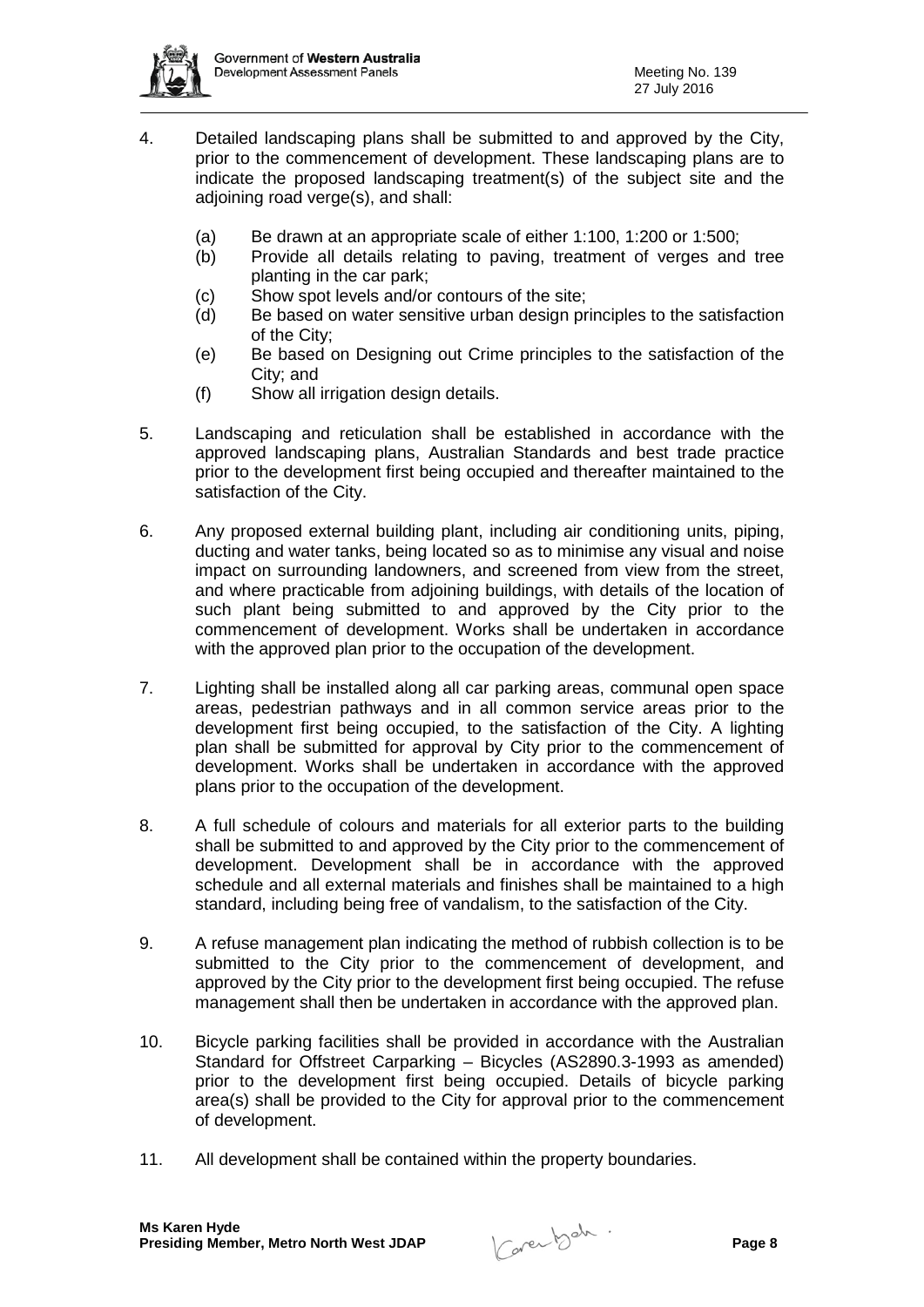

- 12. Basement car parking spaces 28 and 29 shall be marked and clearly signposted as dedicated for staff use only prior to occupation of the development, to the satisfaction of the City.
- 13. The General Practice, Medical Specialist, Dental, Radiology and Physio are approved for the purposes of a 'Medical Centre' as defined under the City of Joondalup Local Planning Scheme.
- 14. The Café is approved for the purposes of a 'Restaurant' as defined under the City of Joondalup Local Planning Scheme.
- 15. The Pharmacy is approved for the purposes of a 'Shop' as defined under the City of Joondalup Local Planning Scheme.
- 16. A signage strategy shall be submitted to and approved by the City prior to occupation of the development.

Advice notes:

- 1. Further to condition 3, the at-grade car bays to the south of the development shall meet the minimum width required under Australian Standard AS2890.1.
- 2. Car park ventilation to comply with the B.C.A. and Australian Standards 1668.2.
- 3. This approval relates to the proposed three storey mixed use development only, as indicated on the approved plans. It does not relate to any other development.
- 4. The City of Joondalup District Planning Scheme No. 2 defines 'Medical Centre' as meaning a "premises, other than a hospital, used by one or more health consultant(s) for the investigation or treatment of human injuries or ailments and for general outpatient care (including preventative care, diagnosis, medical and surgical treatment, and counselling)".
- 5. The City of Joondalup District Planning Scheme No. 2 defines 'Office' as meaning a "any premises used for the administration of clerical, technical, professional or other like business activities but does not include administration facilities which are required in association with a predominant use on site, and does not include consulting rooms or medical centres".
- 6. The City of Joondalup District Planning Scheme No. 2 defines 'Shop' as meaning a "premises other than a bulky good showroom, a liquor store – large or a liquor store – small used to sell goods by retail, to hire goods, or to provide services of a personal nature, including hairdressing or beauty therapy services".
- 7. The City of Joondalup District Planning Scheme No. 2 defines 'Restaurant' as meaning "any premises where the predominant use is the preparation of food for sale and consumption within the building or portion thereof. The expression may include the sale of food for consumption off the premises, where local government is of the opinion that it is incidental to the business. The term may include an outdoor eating area which shall be treated as being